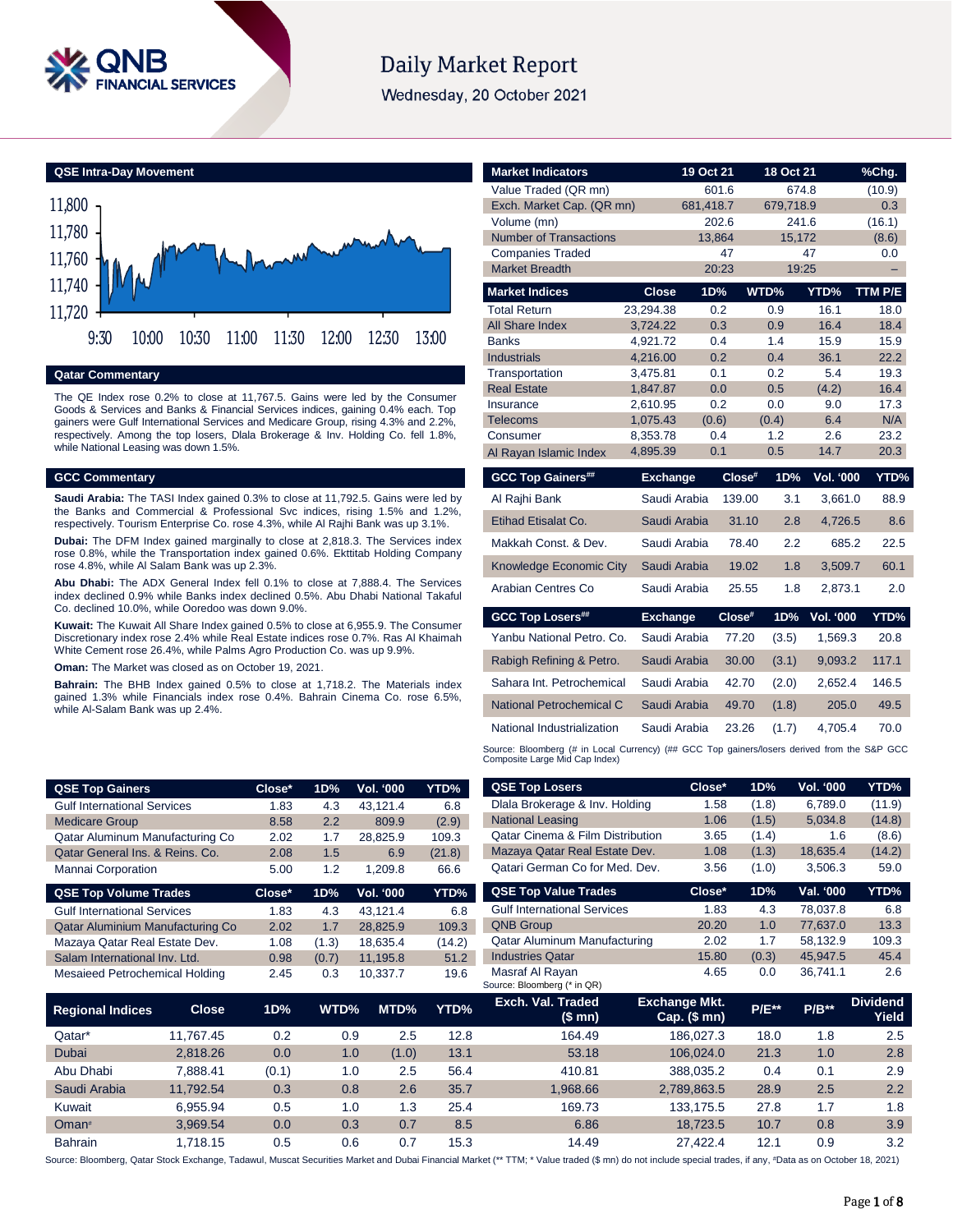#### **Qatar Market Commentary**

- The QE Index rose 0.2% to close at 11,767.5. The Consumer Goods & Services and Banks & Financial Services indices led the gains. The index rose on the back of buying support from GCC and foreign shareholders despite selling pressure from Qatari and Arab shareholders.
- Gulf International Services and Medicare Group were the top gainers, rising 4.3% and 2.2%, respectively. Among the top losers, Dlala Brokerage & Inv. Holding Co. fell 1.8%, while National Leasing was down 1.5%.
- Volume of shares traded on Tuesday fell by 16.1% to 202.6mn from 241.6mn on Monday. However, as compared to the 30-day moving average of 199.4mn, volume for the day was 1.6% higher. Gulf International Services and Qatar Aluminum Manufacturing Co. were the most active stocks, contributing 21.3% and 14.2% to the total volume, respectively.

| <b>Overall Activity</b>        | Buy %*   | Sell %* | Net (QR)         |
|--------------------------------|----------|---------|------------------|
| Qatari Individuals             | 41.91%   | 43.72%  | (10, 937, 954.7) |
| <b>Oatari Institutions</b>     | 20.90%   | 35.10%  | (85, 443, 541.5) |
| Qatari                         | 62.81%   | 78.83%  | (96, 381, 496.2) |
| <b>GCC Individuals</b>         | 0.61%    | 0.40%   | 1,256,720.5      |
| <b>GCC</b> Institutions        | 5.77%    | 3.53%   | 13,477,244.6     |
| <b>GCC</b>                     | 6.38%    | 3.93%   | 14,733,965.0     |
| Arab Individuals               | 10.68%   | 10.86%  | (1,027,785.8)    |
| <b>Arab Institutions</b>       | $0.00\%$ | 0.00%   |                  |
| Arab                           | 10.68%   | 10.86%  | (1,027,785.8)    |
| <b>Foreigners Individuals</b>  | 2.91%    | 2.53%   | 2,306,306.9      |
| <b>Foreigners Institutions</b> | 17.22%   | 3.86%   | 80,369,010.0     |
| <b>Foreigners</b>              | 20.13%   | 6.39%   | 82,675,316.9     |

Source: Qatar Stock Exchange (\*as a % of traded value)

## **Earnings Releases and Earnings Calendar**

### **Earnings Releases**

| Company                                                        | <b>Market</b> | <b>Currency</b> | Revenue (mn)<br>3Q2021 | % Change<br>YoY | <b>Operating Profit</b><br>(mn) 3Q2021 | % Change<br>YoY          | <b>Net Profit</b><br>(mn) 3Q2021 | $\%$<br>Change<br>YoY |
|----------------------------------------------------------------|---------------|-----------------|------------------------|-----------------|----------------------------------------|--------------------------|----------------------------------|-----------------------|
| Arabian Internet and<br>Communications Services Co.            | Saudi Arabia  | <b>SR</b>       | 1.951.0                | 0.5%            | 276.0                                  | 8.7%                     | 257.0                            | 7.1%                  |
| Yamama Cement Co.                                              | Saudi Arabia  | <b>SR</b>       | 170.7                  | $-31.6%$        | 40.2                                   | $-59.3%$                 | 40.0                             | $-58.1%$              |
| Etihad Etisalat Co.                                            | Saudi Arabia  | <b>SR</b>       | 3.606.0                | 7.5%            | 423.0                                  | 18.8%                    | 281.0                            | 26.6%                 |
| <b>Emirate Integrated</b><br><b>Telecommunications Company</b> | Dubai         | <b>AED</b>      | 2.874.1                | 6.9%            | _                                      | $\overline{\phantom{0}}$ | 283.2                            | $-65.6%$              |

Source: Company data, DFM, ADX, MSM, TASI, BHB.

### **Earnings Calendar**

| <b>Tickers</b> | <b>Company Name</b>                                 | Date of reporting 3Q2021 results | No. of days remaining | <b>Status</b> |
|----------------|-----------------------------------------------------|----------------------------------|-----------------------|---------------|
| <b>UDCD</b>    | United Development Company                          | 20-Oct-21                        | 0                     | Due           |
| <b>QFLS</b>    | <b>Qatar Fuel Company</b>                           | 20-Oct-21                        | $\mathbf{0}$          | <b>Due</b>    |
| <b>ERES</b>    | <b>Ezdan Holding Group</b>                          | 21-Oct-21                        |                       | Due           |
| <b>CBQK</b>    | <b>The Commercial Bank</b>                          | 24-Oct-21                        | $\overline{4}$        | <b>Due</b>    |
| <b>DBIS</b>    | Dlala Brokerage & Investment Holding Company        | 24-Oct-21                        | $\overline{4}$        | Due           |
| QAMC           | Qatar Aluminum Manufacturing Company                | 24-Oct-21                        | $\overline{4}$        | Due           |
| <b>WDAM</b>    | <b>Widam Food Company</b>                           | 24-Oct-21                        | 4                     | Due           |
| <b>QLMI</b>    | <b>QLM Life &amp; Medical Insurance Company</b>     | 24-Oct-21                        | $\overline{4}$        | <b>Due</b>    |
| <b>MERS</b>    | Al Meera Consumer Goods Company                     | 24-Oct-21                        | 4                     | Due           |
| <b>QIIK</b>    | <b>Qatar International Islamic Bank</b>             | 25-Oct-21                        | $\sqrt{5}$            | <b>Due</b>    |
| <b>IQCD</b>    | <b>Industries Qatar</b>                             | 25-Oct-21                        | 5                     | Due           |
| <b>IGRD</b>    | <b>Investment Holding Group</b>                     | 25-Oct-21                        | 5                     | <b>Due</b>    |
| <b>AKHI</b>    | Al Khaleej Takaful Insurance Company                | 25-Oct-21                        | 5                     | Due           |
| QATI           | <b>Qatar Insurance Company</b>                      | 26-Oct-21                        | $\boldsymbol{6}$      | <b>Due</b>    |
| <b>DHBK</b>    | Doha Bank                                           | 26-Oct-21                        | 6                     | Due           |
| <b>QEWS</b>    | Qatar Electricity & Water Company                   | 26-Oct-21                        | $6\phantom{1}6$       | Due           |
| <b>IHGS</b>    | <b>INMA Holding Group</b>                           | 26-Oct-21                        | 6                     | Due           |
| <b>AHCS</b>    | <b>Aamal Company</b>                                | 26-Oct-21                        | $6\phantom{1}$        | <b>Due</b>    |
| <b>GWCS</b>    | <b>Gulf Warehousing Company</b>                     | 26-Oct-21                        | 6                     | Due           |
| <b>QISI</b>    | Qatar Islamic Insurance Group                       | 26-Oct-21                        | $6\phantom{1}$        | <b>Due</b>    |
| QFBQ           | <b>Qatar First Bank</b>                             | 27-Oct-21                        | $\overline{7}$        | Due           |
| QOIS           | <b>Qatar Oman Investment Company</b>                | 27-Oct-21                        | $\overline{7}$        | <b>Due</b>    |
| <b>QCFS</b>    | <b>Qatar Cinema &amp; Film Distribution Company</b> | 27-Oct-21                        | $\overline{7}$        | Due           |
| <b>MPHC</b>    | Mesaieed Petrochemical Holding Company              | 27-Oct-21                        | $\overline{7}$        | <b>Due</b>    |
|                |                                                     |                                  |                       |               |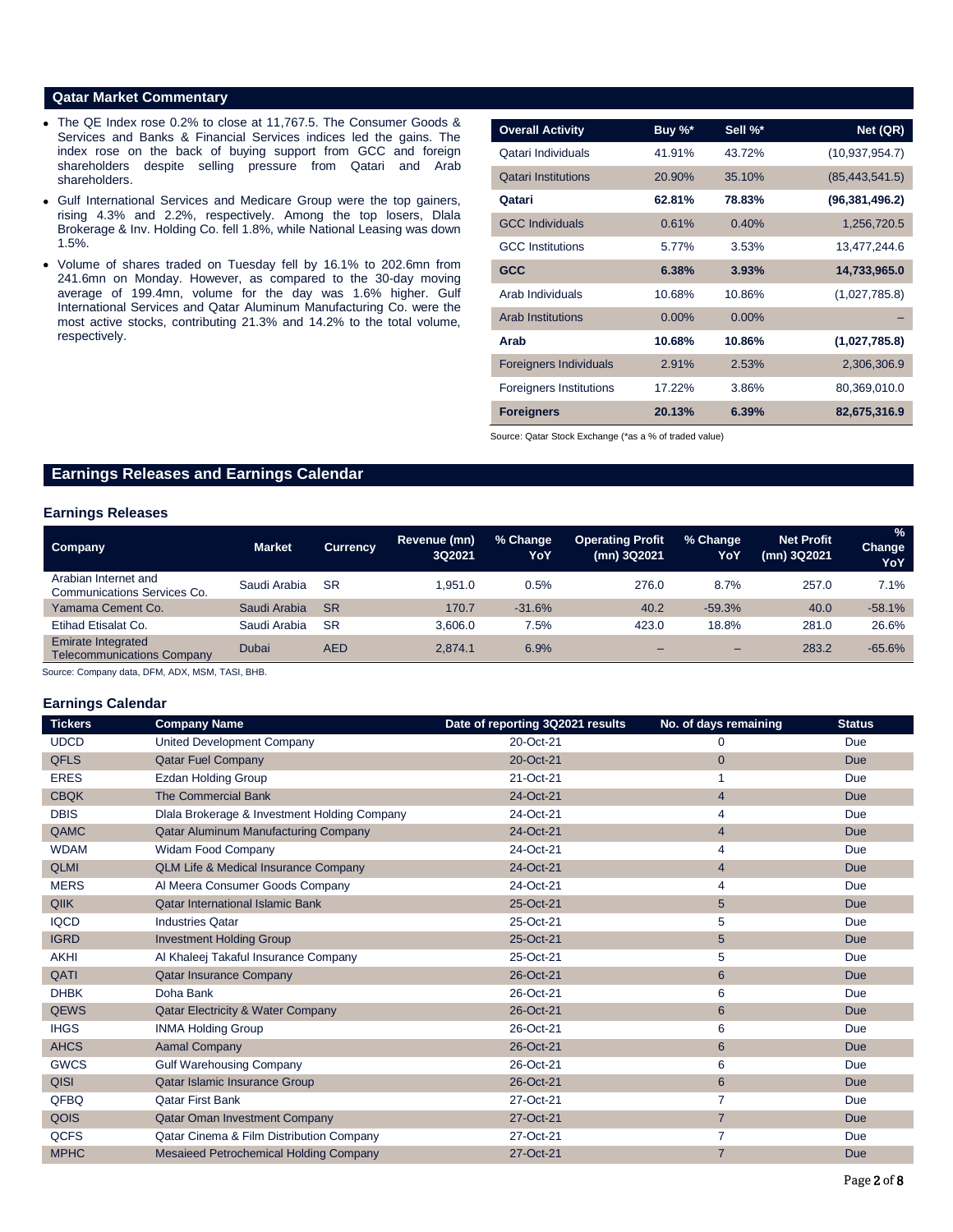| <b>Tickers</b> | <b>Company Name</b>                           | Date of reporting 3Q2021 results | No. of days remaining | <b>Status</b> |
|----------------|-----------------------------------------------|----------------------------------|-----------------------|---------------|
| <b>SIIS</b>    | Salam International Investment Limited        | 27-Oct-21                        |                       | Due           |
| <b>ORDS</b>    | Ooredoo                                       | 27-Oct-21                        |                       | <b>Due</b>    |
| <b>MCCS</b>    | Mannai Corporation                            | 27-Oct-21                        |                       | Due           |
| <b>QIMD</b>    | <b>Qatar Industrial Manufacturing Company</b> | 27-Oct-21                        |                       | <b>Due</b>    |
| <b>DOHI</b>    | Doha Insurance Group                          | 27-Oct-21                        |                       | Due           |
| <b>GISS</b>    | <b>Gulf International Services</b>            | 28-Oct-21                        | 8                     | <b>Due</b>    |
| <b>BLDN</b>    | <b>Baladna</b>                                | 28-Oct-21                        | 8                     | Due           |
| <b>ZHCD</b>    | <b>Zad Holding Company</b>                    | 28-Oct-21                        | 8                     | <b>Due</b>    |

Source: QSE

#### **News Qatar**

- 
- **MCGS' bottom line rises 13.2% YoY in 3Q2021 –** Medicare Group's (MCGS) net profit rose 13.2% YoY (+124.5% QoQ) to QR22.0mn in 3Q2021. The company's operating income came in at QR122.0mn in 3Q2021, which represents a decrease of 8.0% YoY. However, on QoQ basis operating income rose 12.8%. EPS amounted to QR0.19 in 9M2021 as compared to QR0.18 in 9M2020. (QSE, QNB FS Research)
- **QATI to disclose its 3Q2021 financial results on October 26 –** Qatar Insurance (QATI) will disclose its financial statement for the period ending September 30, 2021 on October 26, 2021. (QSE)
- **ABQK to hold its investors relation conference call on October 21 –** Ahli Bank (ABQK) will hold the conference call with the Investors to discuss the financial results for 3Q2021 on October 21, 2021 at 11:00 AM , Doha Time. (QSE)
- **QEWS to hold its investors relation conference call on October 31 –** Qatar Electricity & Water Company (QEWS) will hold the conference call with the Investors to discuss the financial results for 3Q2021 on October 31, 2021 at 01:00 PM , Doha Time. (QSE)
- **Resignation of a board member of QGRI –** Qatar General Insurance and Reinsurance Company (QGRI) has disclosed the resignation of Faleh Mohammed H A Al-Nasr from the membership of the Company's board of directors for personal reasons. The Company's Board of Directors and the Executive Management express their gratitude and appreciation to Faleh Mohammed H A Al-Nasr for all his valuable efforts and contributions during his membership in the Company's board of directors. (QSE)
- **WDAM to hold its investors relation conference call on October 26 –** Widam Food Company (WDAM) will hold the conference call with the Investors to discuss the financial results for 3Q2021 on October 26, 2021 at 12:30 PM , Doha Time. (QSE)
- **QNB Group, Visa launch exclusive offer for FIFA Arab Cup 2021 opening match –** QNB Group has launched a campaign in collaboration with Visa exclusively for QNB Visa credit card holders, which enables them to enter a draw to win the experience of witnessing the opening match of the FIFA Arab Cup 2021 from the Skybox at Al Bayt Stadium. QNB Group, the Official Regional Supporter of the FIFA Arab Cup 2021 has partnered with Visa, the Official Payment Services Partner of FIFA for the campaign, which runs until November 15, 2021. Customers can spend a minimum of QR10,000 both locally and internationally using QNB Visa credit cards to enter the raffle draw. Higher spending will increase the chances of winning as each cumulative QR100 spent beyond the qualifying amount will enable customers to get one more chance to enter the draw. Eight winners will be selected at the end of the campaign period. Heba al-Tamimi, GM Group Retail Banking at QNB, said: "We are confident that this campaign will be received very well by our

customers and we look forward to a successful collaboration with Visa." (Gulf-Times.com, Peninsula Qatar)

- **UDCD concludes Cityscape Qatar 2021 with 'remarkable sales', more retail leases at The Pearl-Qatar, Gewan Island –** United Development Company (UDCD), a leading Qatari public shareholding company and the master developer of The Pearl-Qatar and Gewan Island, has wrapped up its participation in the ninth edition of Cityscape Qatar 2021. Throughout the three-day event, UDCD has launched the sales of Crystal Residence apartments within the company's latest development, Gewan Island, located adjacent to The Pearl-Qatar. The new property attracted a remarkable number of businesses and individual investors from both Qatar and abroad. During Cityscape, UDCD has also concluded a number of sales and rental contracts for various properties in The Pearl-Qatar, especially Giardino Gardens compound villas, which have been recently launched. Visitors of UDCD's pavilion were offered attractive in-house financing plans, in addition to other promotional offers, which contributed to an increased demand for the company's real estate products. UDCD has equally signed a total of 26 new leasing agreements for prominent retail locations with 15 brands at The Pearl-Qatar and 11 at Gewan Island covering an area of 19,000 square meters. On the exhibition's last day, UDCD signed a retail leasing agreement with Lama Development for the opening of renowned French coffee shop, 'Pierre Herme', in Gewan Island. Also at Gewan Island, UDCD has announced the leasing of innovative local coffee shop concepts, including 'Açai Vibes', 'Aurora Café', and '100 Café', and more restaurants, including 'Lavan', 'Rusk', 'Crust by Rusk', and 'Nakiri', in addition to several retail and F&B brands at The Pearl-Qatar, such as 'Flavio Castellani' fashion, 'IXI' home appliances, 'Dohlicious', 'Cono Warma', and 'La Bruschetta' by Al Maha Global and 'Plus Café', 'Chicken Pop', 'Crazy Cookies', 'Pizza Rolls', 'Noodles Wok', and 'Steak O Kibdah' by Blackstone Management. UDCD had recently announced the leasing of 29 retail units on an area of 1,500sqm in Qanat Quartier, in collaboration with the Ministry of Administrative Development, Labor and Social Affairs, with the aim of supporting productive families and local entrepreneurs. This, in addition to the retail leases announced during Cityscape, brings the commercial occupancy rate on The Pearl-Qatar to more than 75%, and the commercial space reservation rate on Gewan Island to more than 50%. (Gulf-Times.com)
- **Qatar's developers showcase flagship projects at three-day Cityscape expo –** Qatar's flagship projects from leading developers were on the display at this year's edition of Cityscape, which concluded on Tuesday after a successful three-day run. Qatar's developers were visited on the final day by HE Sheikh Hamad bin Jassim bin Jabor Al-Thani who toured the event and viewed the country's latest projects set to launch in the coming months. Three of Qatar's key developers showcased their latest projects to investors and prospective home buyers. Ariane Real Estate displayed two main projects;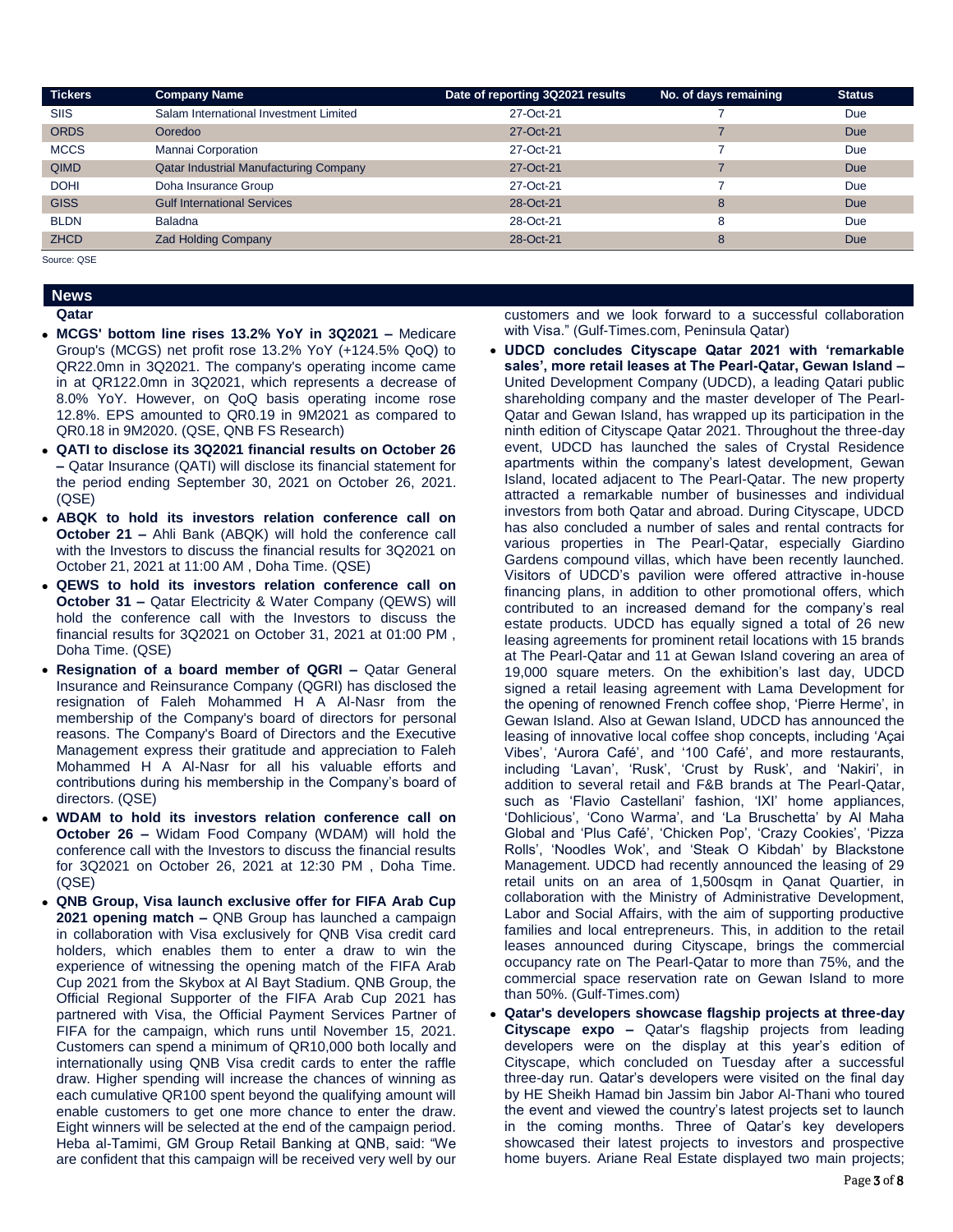Yasmeen City's Al Yussum Town Houses 2 and their latest apartment complex, Milos – the first residential building to be inaugurated in the Legtaifiya area. The developer, whose projects span across Qatar, highlighted the importance of finalizing key projects ahead of the 2022 FIFA World Cup. (Gulf-Times.com)

- **Cityscape Qatar 2022 edition seen to feature more global firms, proptechs –** Buoyed by the response from this year's edition despite the Covid-19 challenges, Cityscape Qatar 2022 will see more global firms, including proptechs and other allied segments supporting the real estate sector, as Doha is now on the overdrive in smart cities initiative. "We are very happy with the response in terms of activities, visitors and participants although it cannot be compared to the previous versions," said Chris Speller, Group director of Cityscape. Highlighting that this year saw 15% of the participating companies from international markets; he said, "Going forward, we plan to have more of them. Our drive for next is to get more global businesses." Asked how Qatar's promising potential to be showcased, he said the strategy would be county and company level interactions as Qatar has increasing potential not only in the real estate but also in allied sectors, apart from the legacy of the 2022 FIFA World Cup. Highlighting that the real estate is not just brick and mortar, he said the idea is to bring in proptechs as well as the architecture, design, commercial, hospitality sides, in view of smart cities being implemented. (Gulf-Times.com)
- **Qatar's IPI up by 1.8% in August –** Qatar's Industrial Production Index (IPI) for August 2021 stood at 102.1 points, showing an increase of 1.8% compared to the previous month (July 2021). When compared on YoY basis, the IPI index has decreased by 2.0% compared to the corresponding month in 2020, data released by the Planning and Statistics Authority (PSA) show. The index of the "Mining" sector showed an increase of 1.7% compared to the previous month (July 2021), as a result of the increase in the quantities of "Crude oil petroleum and natural gas" by 1.7%, while "Other mining and quarrying" showed an increase of 8.9%. When compared to the corresponding month of the previous year (August 2020), the IPI of Mining decreased by 2.1%. The index of the "Manufacturing" sector showed an increase of 1.8% compared to the previous month (July 2021) as a result of the increase in "Manufacture of Cement and other nonmetallic mineral products" by 10.2%, followed by "Printing and reproduction of recorded media'' by 9.7%, "Manufacture of beverages" by 8.4%, "Manufacture of basic metals" by 4.0%,"Manufacture of food products" by 3.6%, "Manufacture of refined petroleum products" by 2.6%, and "Manufacture of chemicals and chemical products" by 0.6%. However, a decrease was recorded in "Manufacture of rubber and plastics products" by 3.0%. On the other hand, in terms of annual change, comparing to August 2020, a decrease of 1.1% was recorded, affected by the following groups: "Manufacture of refined petroleum products" by 9.9%, followed by "Manufacture of beverages" by 8.3%, "Manufacture of food products" by 3.7%, and "Manufacture of chemicals and chemical products" by 2.7%. However, an increase was recorded in "Manufacture of Cement & other non-metallic mineral products" by 26.1%, "Manufacture of basic metals" by 12.1%, "Printing and reproduction of recorded media" by 9.7, and "Manufacture of rubber and plastics products" by 3.2%. The index of the "Electricity" sector showed an increase of 2.1% in the production of "Electricity" group between August 2021 and the previous month (July 2021), while the annual increase (comparing with August 2020), was 1.8%. The index of the "Water" sector showed a decrease of 1.6% in the production of "Water" group between August 2021 and the previous month (July 2021), while the annual decrease (comparing with August 2020) was 22.3%. (Peninsula Qatar)
- **Amir reshuffles Cabinet Ministers take oath –** His Highness the Amir Sheikh Tamim bin Hamad al-Thani issued on Tuesday Amiri Order No. 4 of 2021, reshuffling the Cabinet. The order stipulates that the Cabinet shall be reshuffled as follows: 1- HE Ali bin Ahmed al-Kuwari as Minister of Finance. 2- HE Jassim bin Saif bin Ahmed al-Sulaiti as Minister of Transport. 3- HE Salah bin Ghanem al-Ali as Minister of Sports and Youth. 4- HE Abdullah bin Abdulaziz bin Turki al-Subaie as Minister of Municipality. 5- HE Ghanem bin Shaheen bin Ghanem al-Ghanem as Minister of Endowments and Islamic Affairs. 6- HE Sheikh Mohamed bin Hamad bin Qassim al-Abdullah al-Thani as Minister of Commerce and Industry. 7- HE Buthaina bint Ali al-Jabr al-Nuaimi as Minister of Education and Higher Education. 8- HE Sheikh Abdulrahman bin Hamad bin Jassim bin Hamad al-Thani as Minister of Culture. 9- HE Sheikh Dr Faleh bin Nasser bin Ahmed bin Ali al-Thani as Minister of Environment and Climate Change. 10- HE Dr Ali bin Saeed bin Smaikh al-Marri as Minister of Labor. 11- HE Mohamed bin Ali bin Mohamed al-Mannai as Minister of Communications and Information Technology. 12- HE Maryam bint Ali bin Nasser al-Misnad as Minister of Social Development and Family. 13- HE Mohamed bin Abdullah bin Mohamed al-Yousef al-Sulaiti as Minister of State for Cabinet Affairs, member of the Cabinet. The Amiri Order is effective starting from the date of issue and is to be published in - Before His Highness the Amir Sheikh Tamim bin Hamad Al-Thani, Their Excellencies the Ministers appointed by the Amiri Order No. 4 of 2021, took the oath at the Amiri Diwan yesterday morning. (Gulf-Times.com)
- **Qatarenergy, Shell to pursue investments in Hydrogen Solutions –** QatarEnergy, Shell in pact to pursue joint investments in blue and green hydrogen projects in the UK. To target opportunities in sectors where hydrogen could help decarbonize, especially around industrial cluster development and for transport sector, with a focus on the London metropolitan area. (Bloomberg)
- **PSA President outlines gains made by Qatar's population policy –** The Permanent Population Committee has celebrated the Qatar Population Day. Members of the committee, heads and members of working groups charged with following up the implementation of the population policy action program, a representative of the UN Population Fund, and a number of experts in demographic issues took part. President of the Planning and Statistics Authority and Chairman of the Permanent Population Committee Dr Saleh bin Mohamed Al-Nabit said that the results of the fourth phase, from Nov 2020 to Oct 2021, of the Population Policy Action program, have realized several important achievements and gains. The most prominent among these is the demographic return resulting from the change in the age structure of the country's population, which was manifested by a number of indicators, including the high rate of participation in the labor force, which reached 88.2% in 2020, which is among the highest rates in the world and a decrease in the unemployment rate, which did not exceed 0.1% in 2020. The change in the age structure of the population was associated with a significant decrease in the demographic dependency ratio, and this percentage fell from 40.4% in 1986 to 20% in 2020, the matter that reflects the improvement in the living standard of the population in Qatar. (Gulf-Times.com)
- **Phase 4 of Msheireb Downtown Doha to be launched in 1Q next year –** Msheireb Downtown Doha, the 'world's first sustainable downtown regeneration project', will launch its Phase 4 in the first quarter (1Q) of next year, an official has said. Speaking to The Peninsula on the sidelines of the Cityscape Qatar 2021, Director of Marketing at Msheireb Properties, Clark Williams said: "This year at Cityscape Qatar we are focusing on two major projects. The first is Phase four of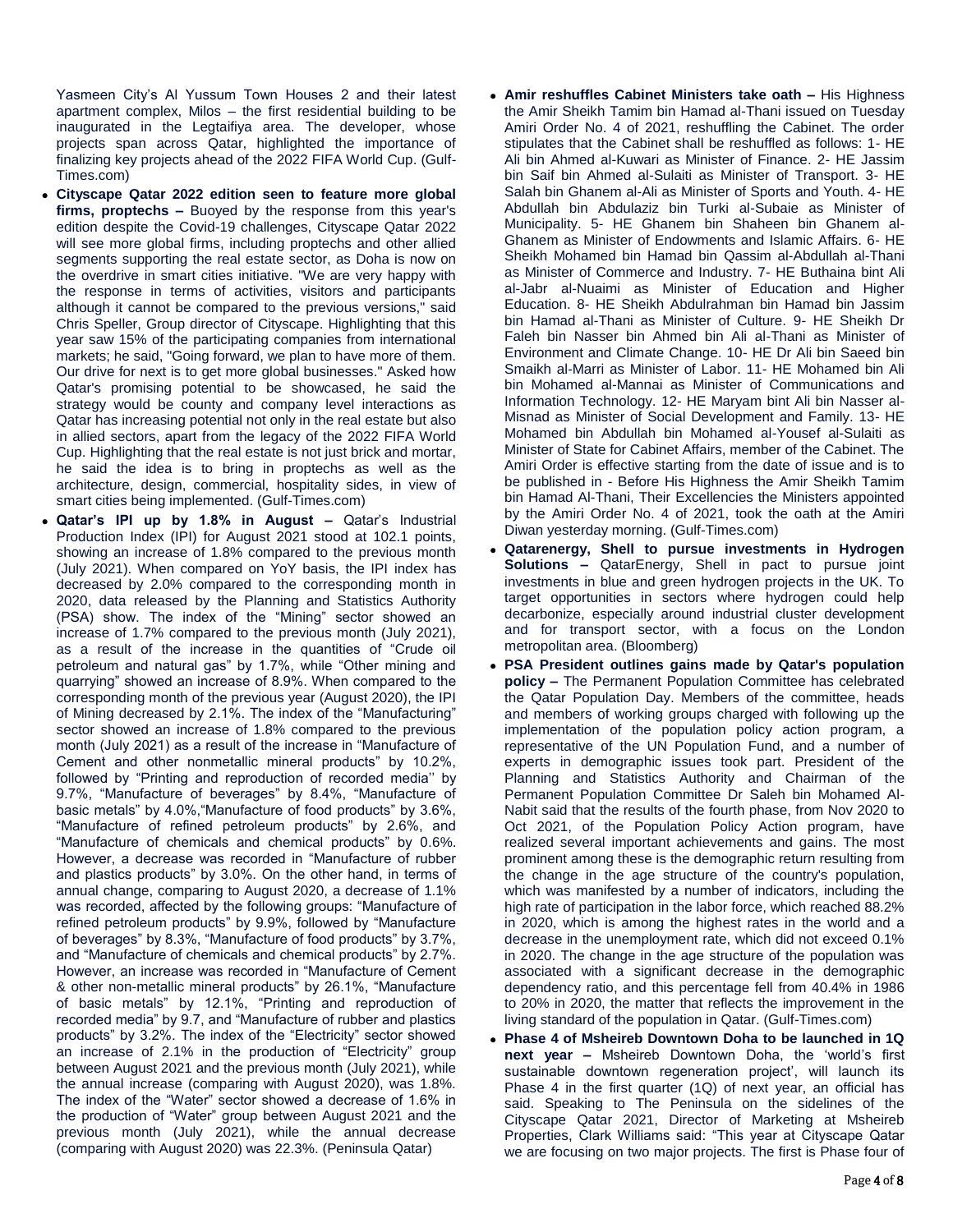our new development in Msheireb Downtown Doha, which is the last section of the city district and is set for launch in first quarter of next year. The entire city was built in one phase except Phase 4 as it was built on top of Msheireb station and underground works for Qatar Rail's Msheireb Station had to be finished. It is probably our largest high rise". (Peninsula Qatar)

- **BNEF: Qatar LNG Puts China Relations Front and Center of Growth –** Qatar Petroleum, now rebranded as Qatar Energy, is stepping up activities with Chinese companies to emphasize its importance as a reliable and longstanding supplier of liquefied natural gas (LNG). China will play a pivotal role in securing demand for upcoming LNG growth plans as Qatar looks to reclaim its top exporter status from Australia, and beat out competition from the US. After announcing the final investment decision on the North Field Phase 1 expansion project, Qatar Energy struck agreements with China's national oil companies, Sinopec and China National Offshore Oil Corp. (CNOOC), and Royal Dutch Shell Plc to supply LNG to China. The deals begin in 2022, which indicate they are replacing expiring contract volume from Qatargas 1 rather than supporting expansion. Nonetheless, Qatar now has contracts in place with China's top three LNG buyers, further laying the foundation for a stronger Chinese-Qatari relationship. Qatar may need to look to smaller Chinese buyers if it wants to penetrate the market further, however the company has traditionally adopted a market strategy of high volume, large customers. US LNG suppliers, such as Cheniere Energy Inc., have recently gone after the smaller players. Qatar is doing all the right things to show it can be a reliable supplier of gas. During the first outbreak of Covid-19, it accommodated deferral requests from Chinese buyers amid plummeting gas demand. Now, as various markets face gas shortages, Qatar has been giving priority to customers requesting additional contract supply volumes to limit their exposure to skyrocketing spot LNG prices. Above all, they are offering competitive prices. Qatar's deal with Sinopec in March for 2mn metric tons a year at around a 10% link to Brent crude oil prices is a testament to this. (Bloomberg)
- **Amir issues law on regulating health care services –** HH the Amir Sheikh Tamim bin Hamad Al-Thani issued Law no. 22 of 2021 on regulating health care services within the country. The law is effective six months after its publishing in the official gazette. (Gulf-Times.com)
- **Qatar in talks for multi-billion pound purchase of Selfridges –** Qatar is in talks with the owners of London retailer Selfridges to buy the department store, reports said. The Qatar Investment Authority – the country's sovereign wealth fund – could purchase the glamorous retailer for £4bn if they win the deal. It would be the second major London department store bought by the gas rich state after acquiring Harrods in 2010. Reports have said that other countries and companies, including the Saudi sovereign wealth fund, were eyeing the purchase. Also known as Selfridges & Co., it is operated by Canadian group Selfridges Retail Limited, part of the Selfridges Group of department stores. It runs 25 stores worldwide, with its UK flagship store on central London's Oxford Street. It was founded in 1908 by American business tycoon Harry Gordon Selfridge in 1908, who stepped down as chairman in 1941. (Bloomberg)
- **UK Foreign Minister to visit Saudi Arabia, Qatar –** British Foreign Minister Liz Truss will travel to Saudi Arabia and Qatar this week, seeking to further the case for a trade deal with Gulf countries and deepen diplomatic ties. Truss, formerly Britain's trade minister, will meet her Saudi counterpart Prince Faisal bin Farhan and Qatar's Emir Tamim bin Hamad Al-Thani during the visit, the foreign office said. Earlier this month Britain took the first steps towards starting trade negotiations with the Gulf

Cooperation Council which includes both Saudi Arabia and Qatar. (Reuters)

**International**

- **US housing starts, permits tumble in September –** US homebuilding unexpectedly fell in September amid persistent shortages of inputs and labor that are crimping the housing market and overall economic activity. Housing starts dropped 1.6% to a seasonally adjusted annual rate of 1.555mn units last month, the Commerce Department said on Tuesday. Data for August was revised down to a rate of 1.580mn units from the previously reported 1.615mn units. Economists polled by Reuters had forecast starts would rise to a rate of 1.620mn units. Permits for future homebuilding declined 7.7% to a rate of 1.589mn units last month. Though lumber prices have tumbled in recent months, the lower prices have yet to filter through to builders. Building materials, like windows and electric breaker boxes, are in short supply. The supply chain has been strained by the COVID-19 pandemic's upending of labor market dynamics, which has pushed up prices across all segments of the economy. Starts have declined from the 1.725mn unit-pace level scaled in March, which was more than a 14-1/2-year high. There is a huge backlog of houses authorized for construction but not yet started. (Reuters)
- **Minister: Britain to create 440,000 new jobs with net-zero strategy –** Britain's net-zero strategy will create 440,000 new jobs in green industries by 2030, junior energy minister Greg Hands said on Tuesday, adding it included a zero-emission vehicle mandate to end the sale of new petrol and diesel cars by that time. "The strategy will support up to 440,000 jobs across sectors and across all parts of the UK in 2030," Hands said. "The strategy sets that we'll also introduce a zero-emission vehicle mandate that will deliver on our 2030 commitment to end the sale of new petrol and diesel cars and vans." (Reuters)
- **Japan's export growth slows; import costs weigh on recovery hopes –** Japan's export growth weakened to its slowest in seven months in September, while a surge in imports added to worries that pandemic-led global supply chain snags could derail a fragile economic recovery. The data will be among factors the Bank of Japan will scrutinize when it releases fresh quarterly growth projections at its policy meeting later this month. Exports rose 13.0% in September from a year earlier, the Ministry of Finance's trade data showed on Wednesday, compared with a median market forecast for an 11.0% rise. While ahead of forecasts, export growth weakened from 26.2% in the previous month and was the slowest since February. Shipments to China, Japan's largest trading partner, rose 10.3% in September year-on-year, led by semiconductors and plastic materials, while car exports fell 71.9%. US-bound exports, another key destination for Japanese goods, fell 3.3% to mark the first decline in seven months, as demand for cars and airplanes weakened. Imports, meanwhile, jumped 38.6% in the year to September, following the prior month's 44.7% gain, driven by increased costs of oil, coal and medicines. Imports have now risen for eighth straight months, fueling concerns that recent yen weakening and surging oil prices are adding to costs in resource deficient Japan. Japan's trade balance swung into a deficit for a second straight month at 622.8bn yen (\$5.43bn). The data may add to worry among policymakers hoping for an export-led recovery, while the rising import costs will stoke fears of stagflation, or a combination of rising inflation and stagnating growth. (Reuters)
- **BofA trims China's growth forecast again as power crunch bites –** Bank of America (BofA) slashed its outlook on China's economic growth for the second time in as many months on Tuesday, citing delays in major policy support from the central bank after an energy crisis that hit the country's huge industrial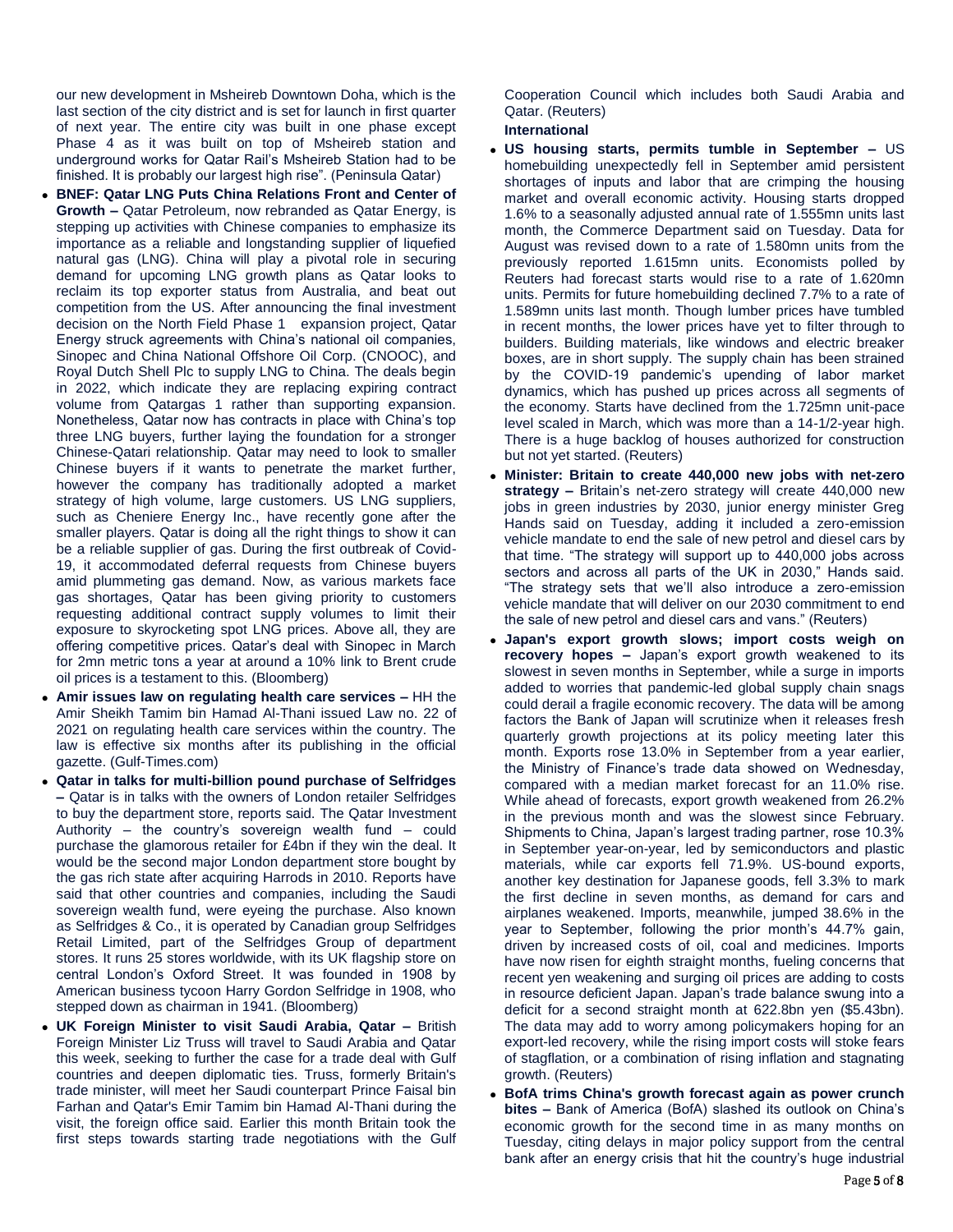sector. The world's second-largest economy has rebounded from the pandemic but momentum is cooling due to tough responses to new outbreaks of the Delta variant of the coronavirus, supply chain bottlenecks and debt troubles in real estate sector. Some analysts had expected this would result in large scale policy easing but authorities have signaled this is unlikely here, and have focused on more targeted moves. BofA reduced its real gross domestic product (GDP) growth forecast for China for this year to 7.7% from 8.0%, and cut its 2022 GDP forecast to 4.0% from 5.3% due to deferred effects of policy easing. The bank expects growth to stabilize by 2023 at 5.3%, down slightly from its previous forecast of 5.8%. The downgrades come after data on Monday showed power shortages sent factory output in China back to levels last seen in early 2020 and challenges in the property sector dragged on GDP growth in the third quarter. (Reuters)

- **China's new home prices stall in September; first time since February 2020 –** The growth of China's new home prices in September stalled for the first time since February 2020, official data showed on Wednesday, as the property market softened further amid a sustained crackdown on speculation. The average new home prices in China's 70 major cities were unchanged in September month-on-month, compared with 0.2% growth in August, according to Reuters calculations based on data released by the National Bureau of Statistics (NBS). Compared with a year earlier, China's new home prices grew 3.8% in September, easing from a 4.2% increase in August. China's property market, a key driver of economic growth, staged a robust recovery from the COVID-19 epidemic. Authorities have stepped up efforts this year to rein in the redhot sector. (Reuters)
- **China seen keeping lending benchmark steady for 18th straight month –** China is expected to keep its benchmark lending rate steady for the 18th straight month at its October fixing on Wednesday, despite growing pressure on the economy, a Reuters survey showed. Nineteen traders and analysts, or 95% of 20 participants, in the snap poll predicted no change in either the one-year Loan Prime Rate (LPR) or the five-year tenor after the People's Bank of China (PBOC) kept the interest rate on its medium-term loans unchanged last week. The remaining one respondent forecast a marginal cut of 5 basis points to the one-year LPR and expected no change to the five-year tenor, which influences the pricing of mortgages. The one-year LPR is currently at 3.85%, and the five-year rate is at 4.65%. China's economy expanded 4.9% in the July-September quarter from a year earlier, data showed on Monday, its weakest pace since the third quarter of 2020. The world's second-largest economy is grappling with power shortages that have hit factories and debt problems in its property sector. The strong market expectations for a steady LPR fixing in October came as the PBOC rolled over maturing medium-term loans last Friday and kept their interest rates unchanged. (Reuters)

#### **Regional**

- **IMF: Middle East and Central Asia recovery fragile amid inflation risks –** Countries in the Middle East and Central Asia have emerged from the COVID-19 shock but the path to full recovery remains uneven and fragile, the International Monetary Fund said on Tuesday, pointing to rising inflation as a major economic headwind. Gross domestic product in the Middle East and North Africa region is expected to expand by 4.1% this year and next after the coronavirus crisis caused a 3.2% contraction in 2020, the IMF said in its regional economic outlook. Growth for the Caucasus and Central Asia region is seen at 4.3% this year and 4.1% next, after dropping 2.2% in 2020. (Reuters)
- **Saudi hoard of US treasuries shrinks most since oil-price rout –** Saudi Arabia was the biggest seller of US Treasuries

outside Asia in August, bringing its stockpile to the lowest level since offloading a third of its holdings after the crash in oil prices last year. The kingdom sold \$4bn in US government debt, the most in over a year, draining its cache to \$124.1bn, according to Treasury Department data. Only China, Hong Kong and Taiwan sold more in August, the last month for which figures are available. Overall, foreign holdings of US Treasuries rose in August to a record \$7.56tn. The benchmark 10-year Treasury yield increased about nine basis points that month to 1.31%. It's hovering around 1.6% this week. (Bloomberg)

- **ACWA Power among bidders of 1,200 MW Saudi renewable energy projects –** ACWA Power is among bidders of 1,200 MW Saudi renewable energy projects, consisting of four independent generation projects (IPP), according to the Ministry of Energy. French Total Solar and ACWA Power are both candidates for the Wadi Al-Dawasir project with a capacity of 120 MW, while ACWA Power and AlFanar Energy Company are candidates for the Laila project with a capacity of 80 MW, under Category A. ACWA Power and China's JinkoSolar are the candidates for the Al Rass project, which as a capacity of 700 MW, while JinkoSolar and the Abu Dhabi Future Energy Company (Masdar) are candidates for the 300 MW Saad project, under Category B. (Zawya)
- **Statement: Saudi Arabia raises SR8.5bn from Sukuk offering –** Saudi Arabia raised SR8.5bn from its local Sukuk offering in the month of October, Finance ministry said in a statement. First tranche was for SR3.905bn, second tranche for SR4.595bn. (Bloomberg)
- **Ministers: UAE's new federal budget will drive development journey –** The UAE's ministers of economy, education and community development stressed that the UAE's new five-year federal budget underscores its approach and the vision of the UAE's leadership aimed at driving development and achieving prosperity and wellbeing. In their statements to the Emirates News Agency (WAM), the ministers affirmed that the UAE's budget will help usher in an era of further achievements, excellence and influence to achieve its UAE Centennial 2071 objectives. (Zawya)
- **Sharjah Islamic Bank to raise foreign ownership limit to 40% –** UAE-based lender Sharjah Islamic Bank (SIB) is set to increase the foreign ownership limit of its shares to 40% as part of its growth strategy, the bank said. The company's board of directors has just approved the proposal, which will then be taken up in the upcoming general assembly, the lender told the Abu Dhabi Securities Exchange (ADX). The move is also in response to strong investor interest.
- **UAE's Gulf Islamic Investment to open office in India, invest \$500mn –** The UAE-based Gulf Islamic Investment (GII), a financial services firm with over \$2bn of assets under management, is set to open an office in Bangalore, India, and said it will invest \$500mn in the country over three years. This follows its Indian investment debut in 2020 with India Growth Portfolio (IGP-I), which took stakes in a portfolio of healthcare companies. The shariah-compliant firm said its current investment plan is sector-agnostic and is now keen to partner with Indian start-ups and growth companies in their Middle East expansion plans. (Zawya)
- **S&P expects weak tourism to weigh on Dubai economy until late 2022 –** Dubai is set for a "modest" recovery this year on the back of a high vaccination rate in the UAE and limited COVID-19 restrictions, but weak international tourism will drag on the economy until late 2022, S&P Global Ratings said. The economy of the Middle East trade, finance, and tourism hub shrank 10.9% last year, with the coronavirus-driven drop in tourism contributing to 56% of the overall decline, the ratings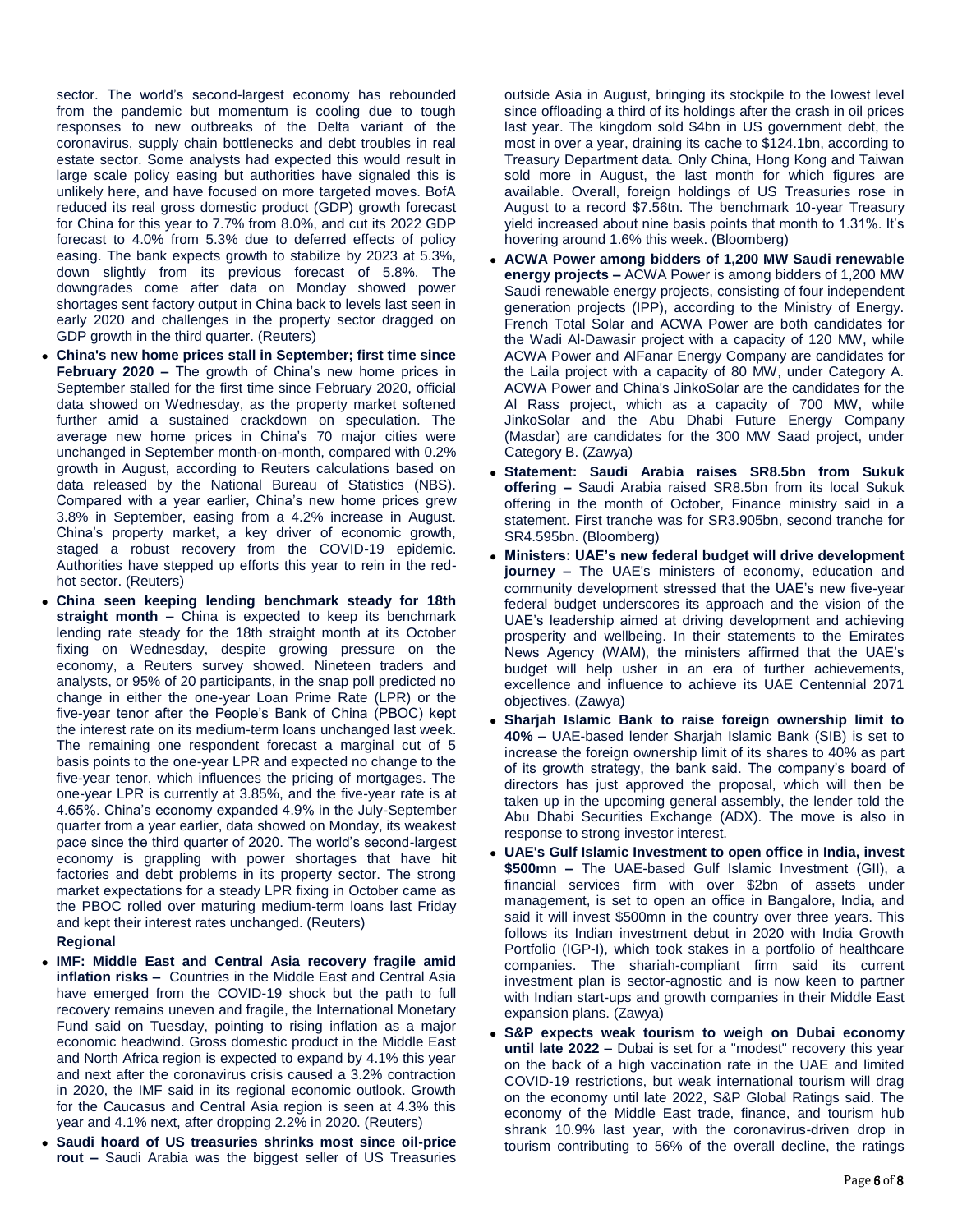agency said in a report on Tuesday. "Tourism's contribution to real GDP fell to about 13% in 2020, from 18% in 2019. A further 30% of the 10.9% decline in 2020 came from the wholesale and retail trade sectors," it said. (Reuters)

- **Dubai Investments, RAK's Marjan sign AED1bn residential and hospitality development deal –** Dubai Investments (DIC) has signed a deal with RAK-based developer Marjan to open AED 1bn development on Ras Al Khaimah's Al Marjan Island. The development on the island, which is already home to international hotel brands including Rixos, Hilton and Accor, will feature a beachfront resort, serviced apartments, villas and residential buildings, as well as retail and F&B units. (Zawya)
- **Dubai aerospace enterprise gets \$1.58bn in financing –** Dubai aerospace enterprise gets \$1.58bn in financing in which it gets \$780mn in senior unsecured term financings with a weighted average maturity of 7.7 years in two transactions, the aviation leasing firm says. Also gets \$800mn of 24-month revolving credit facility maturity extensions from 2023 to 2025. (Bloomberg)
- **EFG: Alpha Dhabi set for \$225mn inflows if included in FTSE EM –** EFG-Hermes is more confident Alpha Dhabi will be included in the FTSE GEIS EM Index in December after the stock was included in the FTSE NASDAQ Dubai UAE 20 Index. Stock could see minimum of \$225m of inflows. "The main take from NASDAQ Dubai UAE's inclusion is not inflows, but what free float FTSE is using for the stock," Ahmed El Difrawy, head of data and index research at EFG-Hermes, writes in a note. (Bloomberg)
- **Mubadala-backed GlobalFoundries targets valuation of nearly \$25bn in US IPO –** Chipmaker GlobalFoundries, owned by Abu Dhabi's sovereign wealth fund Mubadala Investment Co, is aiming for a valuation of around \$25bn in its initial public offering in the US. In a filing to stock exchanges on Tuesday, GlobalFoundries set a price range of between \$42 and \$47 a share for its stock market flotation. (Reuters)
- **Moody's affirms the ratings of eight Omani GRIs; outlook revised to stable –** Moody's Investors Service ("Moody's") has today affirmed the ratings of eight government-related issuers (GRIs) domiciled in Oman. Concurrently, Moody's has revised their rating outlooks to stable from negative. Moody's affirmed the ratings of the following eight GRIs to Ba3 and revised their outlooks to stable from negative because of their close linkage to the government and high exposure to the domestic operating environment. The companies include Dhofar Power Company, Majan Electricity Company, Mazoon Electricity Company, Muscat Electricity Distribution Company, Oman Electricity Transmission Company, Oman Power and Water Procurement Company, Rural Areas Electricity Company and Oman Telecommunications Company. (Bloomberg)
- **Kuwait sells KWD240mn 182-day bills; bid-cover 11.68 –** Kuwait sold KWD240mn of bills due April 19, 2022 on October 19. Investors offered to buy 11.68 times the amount of securities sold. The bills have a yield of 1.25% and settled October 19. (Bloomberg)
- **Bahrain's Investcorp exits real estate investment in Germany –** Bahrain's Investcorp, which counts Abu Dhabi sovereign wealth fund Mubadala Development Co. as a major investor, has sold its long leasehold interest in an office campus in the commercial area of Stuttgart, Germany. The sale of Bürocampus Wangen ("the Campus") to Art-Invest Real Estate marks the company's first real estate exit since it entered the European market in 2017, the global investment manager with \$37.6bn in assets under management, said on Tuesday. (Zawya)
- **Bahrain sells BHD70mn 91-day bills; bid-cover 1.28 –** Bahrain sold BHD70mn of bills due January 19, 2022 on October 18. Investors offered to buy 1.28 times the amount of securities sold. The bills were sold at a price of 99.641, have a yield of 1.42% and will settle on October 20. (Bloomberg)
- **Bahrain sells BHD100mn 364-day bills; bid-cover 1.1 –** Bahrain sold BHD100mn of bills due October 20, 2022 on October 19. Investors offered to buy 1.1 times the amount of securities sold. The bills were sold at a price of 98.3557, have a yield of 1.65% and will settle on October 21. (Bloomberg)